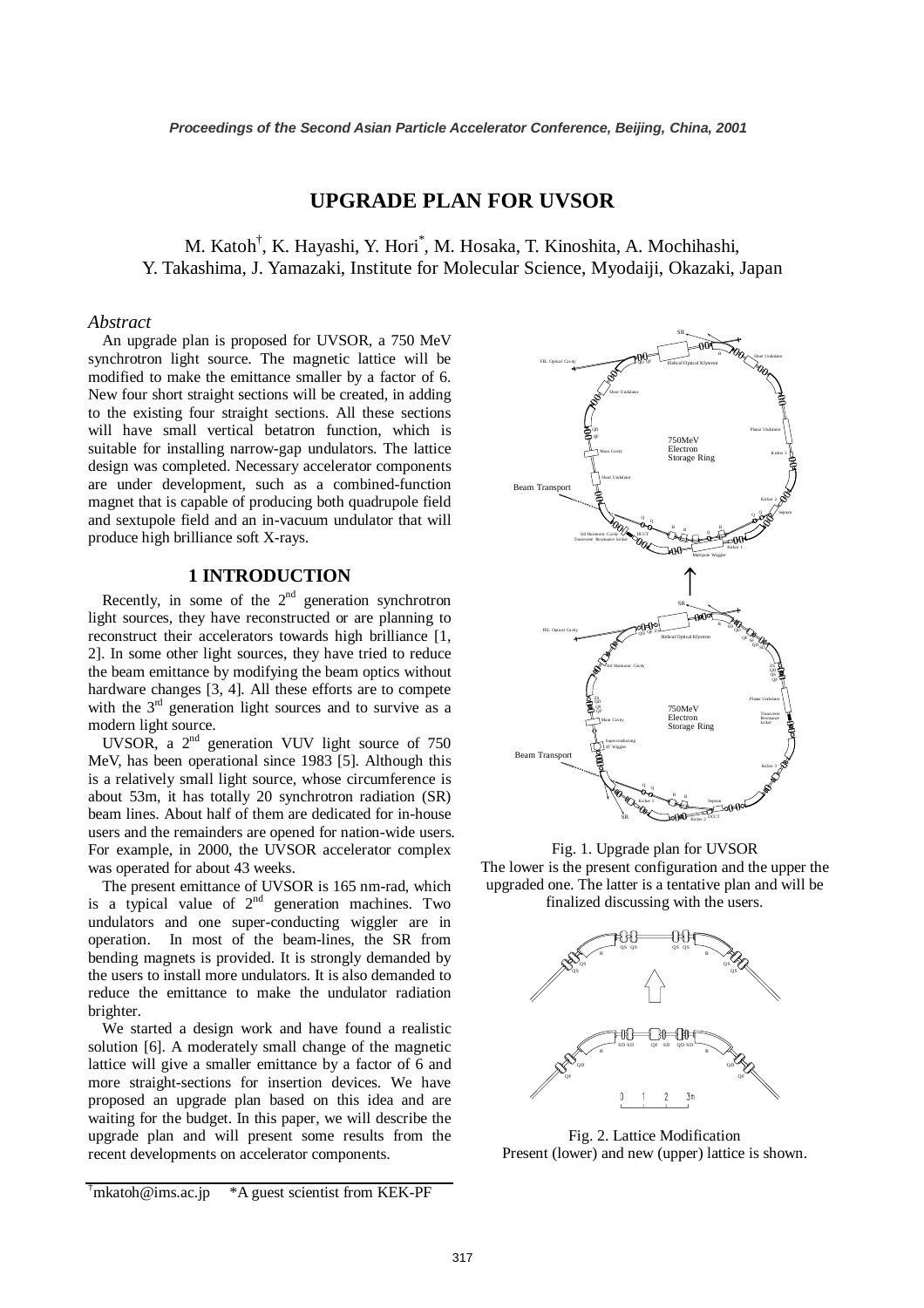|                                   | Present              | Upgraded                        |
|-----------------------------------|----------------------|---------------------------------|
| Circumference                     | 53.2 m               |                                 |
| Lattice Type                      | <b>DBA</b>           | extended $DB(A)$                |
| Number of Cells                   | 4                    | 4                               |
| <b>Straight Sections</b>          | $3m \times 4$        | $4m \times 4$ , 1.5m $\times 4$ |
| <b>Beam Energy</b>                | 750 MeV              |                                 |
| Emittance                         | 165 nm-rad           | 27.4 nm-rad                     |
| <b>Energy Spread</b>              | $4.2 \times 10^{-4}$ |                                 |
| <b>Betatron Tunes</b>             | (3.16, 1.44)         | (3.75, 3.20)                    |
| Nat. Chromaticity                 | $(-3.4, -2.5)$       | $(-8.1, -7.3)$                  |
| XY Coupling                       | $~10\%$              |                                 |
| Mom. Comp. Factor                 | 0.026                | 0.028                           |
| <b>RF</b> Frequency               | 90.115 MHz           |                                 |
| Harmonic Number                   | 16                   |                                 |
| RF Voltage                        | 46 kV                | $>80$ kV                        |
| RF Bucket Height                  | 0.74%                | $>1.1\%$                        |
| Max. Beam Current                 | $250 \text{ mA}$     | $>$ 250 mA                      |
| Beam Lifetime $(200mA) \sim 6 hr$ |                      | > 6hr                           |

Table 1. Main Parameters of UVSOR



Fig.2. Optical functions of present (lower) and upgraded (upper) lattice (one quadrant of the ring is shown)

#### **2 NEW MAGNETIC LATTICE**

The present and new configuration of the UVSOR storage ring is shown in Figure 1. The magnetic lattice will be modified as shown in Figure 2. The original lattice consists of four DBA cells. There is a quadrupole triplet between two bending magnets. It will be replaced with two quadrupole doublets and a new short straight section of 1.5 m long will be created. In addition, the doublets in

the present straight sections will be replaced with doublets of same configuration as in the short straight sections. The straight sections of currently 3 m will be elongated to 4 m. Finally, we can have four straight sections of 4 m long and four of 1.5 m long. Totally six undulators can be installed. The layout of the insertion devices and their beam-lines will be finalized after discussing with the users.

The optical functions will be changed as shown in Figure 3. The main parameters are summarized in Table 1. In the new lattice, the dispersion function has non-zero value in all the straight sections. In addition, the horizontal focussing is increased. Both of these contribute to reduce the emittance down to 27 nm-rad, which is smaller by a factor of 6 than the present value. The vertical betatron function at each straight section is small and optimised for installing narrow-gap insertion devices, such as in-vacuum short period undulators.

To make the newly created straight sections as long as possible, all the quadrupoles and sextupoles will be replaced with combined function magnets, which are capable of producing both quadrupole and sextupole fields. The details of the magnets are described in the next section.

Tracking studies have proved that the new lattice have sufficiently large dynamic aperture [6]. Totally four families of sextupoles will be used for compensating the linear chromaticity and optimising the dynamic aperture.

The stronger Touschek effect caused by the smaller emittance will be cured by increasing the accelerating voltage of the main RF cavity [6]. At present, a heat problem of the input coupler is limiting the voltage. The coupler will be replaced in spring 2002. In addition, the existing  $3<sup>rd</sup>$  harmonic cavity, which is successfully operational [7], is also effective to improve the lifetime.

#### **3 ACCELERATOR COMPONENTS**

In the new lattice, the space is very tight. As in some of the modern light sources [8, 9], we are going to integrate the sextupoles in the quadrupole magnets. There are several types of configuration. We have adopted the configuration as shown in Figure 3. The shape of the iron core is same as the present quadrupoles. The auxiliary coils on the pole face (sextupole coils) produce dipole field and sextupole field. Other auxiliary coils on the poles (dipole correction coils) eliminate the dipole field. The main parameters of the magnet are summarized in Table 2. A prototype was constructed as shown in Figure 4. Field measurements are in progress. Some early results have shown that the quadrupole and sextupole field required from the lattice could be well achieved.

The vacuum chambers for the quadrupole doublets are under designing. Because of the space limitation, the chambers will be pumped by NEG's integrated in them. New pickup electrodes for beam position monitor will be installed on these chambers.